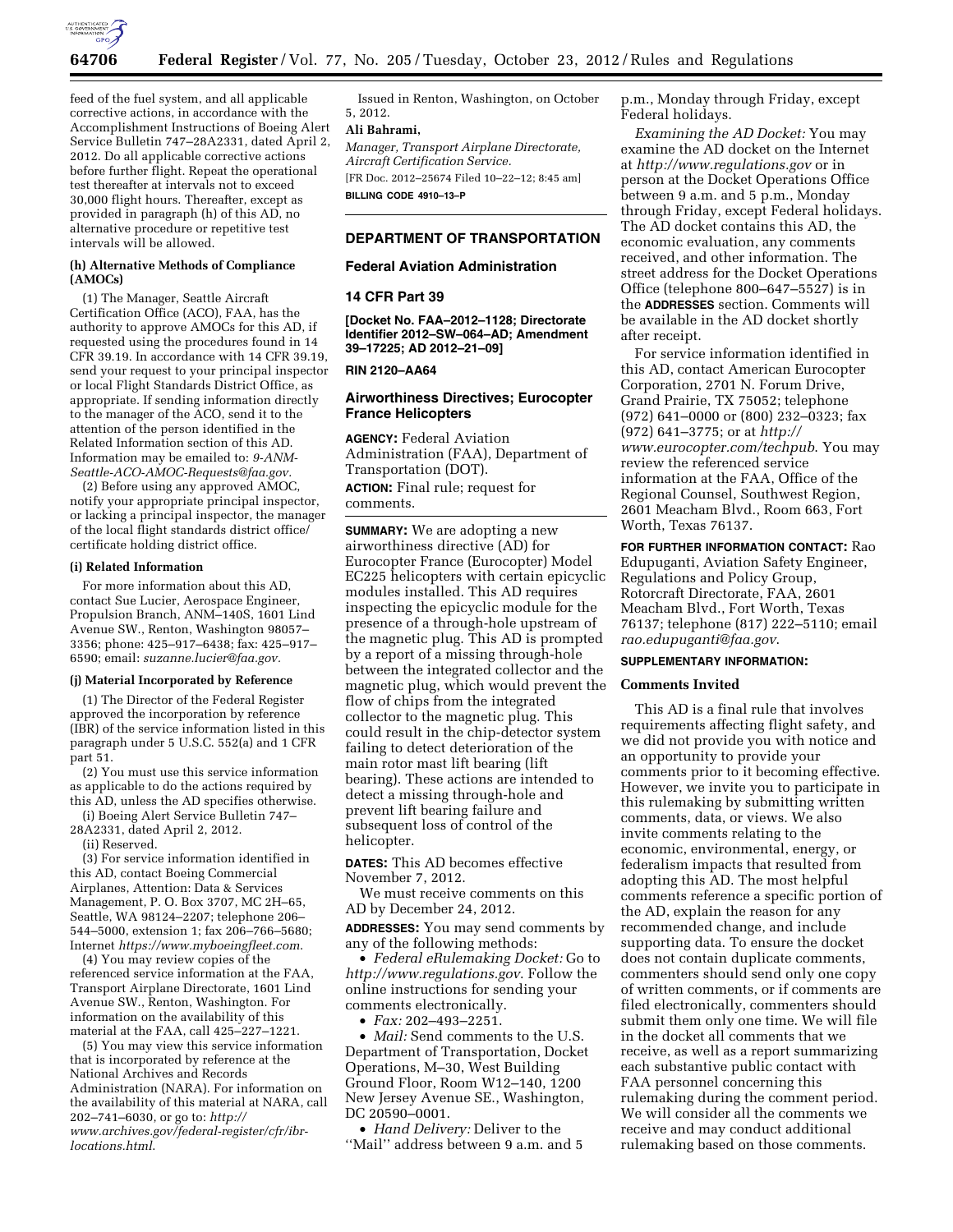# **Discussion**

The European Aviation Safety Agency (EASA), which is the Technical Agent for the Member States of the European Union, has issued EASA Emergency AD No. 2012–0144–E, dated August 1, 2012 (EAD 2012–0144–E), to correct an unsafe condition for Eurocopter Model EC225 LP helicopters, delivered before August 1, 2012, with an epicyclic module part number (P/N) 332A32– 5021–00 or P/N 332A32–5021–01 installed. EASA advises that the main rotor transmission incorporates a metal chip detection system to detect possible metal deterioration inside the assembly. EASA states the tapered housing of the epicyclic module is fitted with a magnetic plug, located downstream of the integrated collector, designed to detect possible deterioration of the lift bearing by attracting any metallic particles or chips suspended in the oil flow. According to EASA, it was reported that the hole joining the integrated collector and the magnetic plug was not a through hole, which prevented oil flow to the magnetic plug. This condition resulted in a functional loss of the magnetic plug to detect any particles or chips which may have been shed by the lift bearing. Because the root cause of the missing through-hole has not been identified, and is still under investigation, it cannot be determined if this unsafe condition is limited to one helicopter. This condition, if not corrected, could result in failure of the main rotor transmission and subsequent loss of control of the helicopter. To address this condition, EAD 2012– 0144–E requires inspecting for the presence of a through hole between the integrated collector and the magnetic plug in the epicyclic module. If the through hole is missing, EAD 2012– 0144–E requires repetitive inspections of the two rotor revolution (NR) sensors for the presence of any particles.

### **FAA's Determination**

These helicopters have been approved by the aviation authority of France and are approved for operation in the United States. Pursuant to our bilateral agreement with France, EASA, its technical representative, has notified us of the unsafe condition described in the EASA AD. We are issuing this AD because we evaluated all information provided by EASA and determined the unsafe condition exists and is likely to exist or develop on other helicopters of the same type design.

### **Related Service Information**

Eurocopter has published Emergency Alert Service Bulletin (EASB) No.

63A011, Revision 0, dated August 1, 2012, for Model EC225 helicopters. The EASB describes procedures to inspect the epicyclic module chip detection system for the presence of a throughhole in the tapered housing. The EASB also describes procedures for a repetitive inspection for any chips on the two NR sensors if the through-hole is not present.

EASA classified this ASB as mandatory and issued EAD 2012–0144– E to ensure the continued airworthiness of these helicopters.

### **AD Requirements**

This AD requires, within 10 hours time-in-service (TIS), inspecting the epicyclic module for a through-hole above the magnetic plug. If the hole is not a through-hole, this AD requires replacing the epicyclic module before further flight.

# **Differences Between This AD and the EASA AD**

If there is not a through-hole in the epicyclic module, the EASA AD requires a repetitive inspection for any chips on the two NR sensors, while this AD requires replacing the epicyclic module.

## **Costs of Compliance**

We estimate that this AD will affect 3 helicopters of U.S. Registry. We estimate that operators may incur the following costs in order to comply with this AD. Inspecting the epicyclic module will require .5 work-hour, at an average labor rate of \$85 per hour, for a cost of \$43 per helicopter, and a total cost to U.S. operators of \$129. If required, replacing the epicyclic module will require 10 work-hours, at an average labor rate of \$85 per hour, and required parts will cost \$554,204, for a total cost per helicopter of \$555,054.

## **FAA's Justification and Determination of the Effective Date**

Providing an opportunity for public comments prior to adopting these AD requirements would delay implementing the safety actions needed to correct this known unsafe condition. Therefore, we find that the risk to the flying public justifies waiving notice and comment prior to the adoption of this rule because the required corrective actions must be accomplished within 10 hours TIS.

Since an unsafe condition exists that requires the immediate adoption of this AD, we determined that notice and opportunity for public comment before issuing this AD are impracticable and that good cause exists for making this

amendment effective in less than 30 days.

# **Authority for This Rulemaking**

Title 49 of the United States Code specifies the FAA's authority to issue rules on aviation safety. Subtitle I, section 106, describes the authority of the FAA Administrator. ''Subtitle VII: Aviation Programs,'' describes in more detail the scope of the Agency's authority.

We are issuing this rulemaking under the authority described in ''Subtitle VII, Part A, Subpart III, Section 44701: General requirements.'' Under that section, Congress charges the FAA with promoting safe flight of civil aircraft in air commerce by prescribing regulations for practices, methods, and procedures the Administrator finds necessary for safety in air commerce. This regulation is within the scope of that authority because it addresses an unsafe condition that is likely to exist or develop on products identified in this rulemaking action.

# **Regulatory Findings**

We determined that this AD will not have federalism implications under Executive Order 13132. This AD will not have a substantial direct effect on the States, on the relationship between the national Government and the States, or on the distribution of power and responsibilities among the various levels of government.

*For the reasons discussed, I certify that this AD:* 

1. Is not a ''significant regulatory action'' under Executive Order 12866;

2. Is not a ''significant rule'' under DOT Regulatory Policies and Procedures (44 FR 11034, February 26, 1979);

3. Will not affect intrastate aviation in Alaska to the extent that it justifies making a regulatory distinction; and

4. Will not have a significant economic impact, positive or negative, on a substantial number of small entities under the criteria of the Regulatory Flexibility Act.

We prepared an economic evaluation of the estimated costs to comply with this AD and placed it in the AD docket.

### **List of Subjects in 14 CFR Part 39**

Air transportation, Aircraft, Aviation safety, Incorporation by reference, Safety.

## **Adoption of the Amendment**

Accordingly, under the authority delegated to me by the Administrator, the FAA amends 14 CFR part 39 as follows: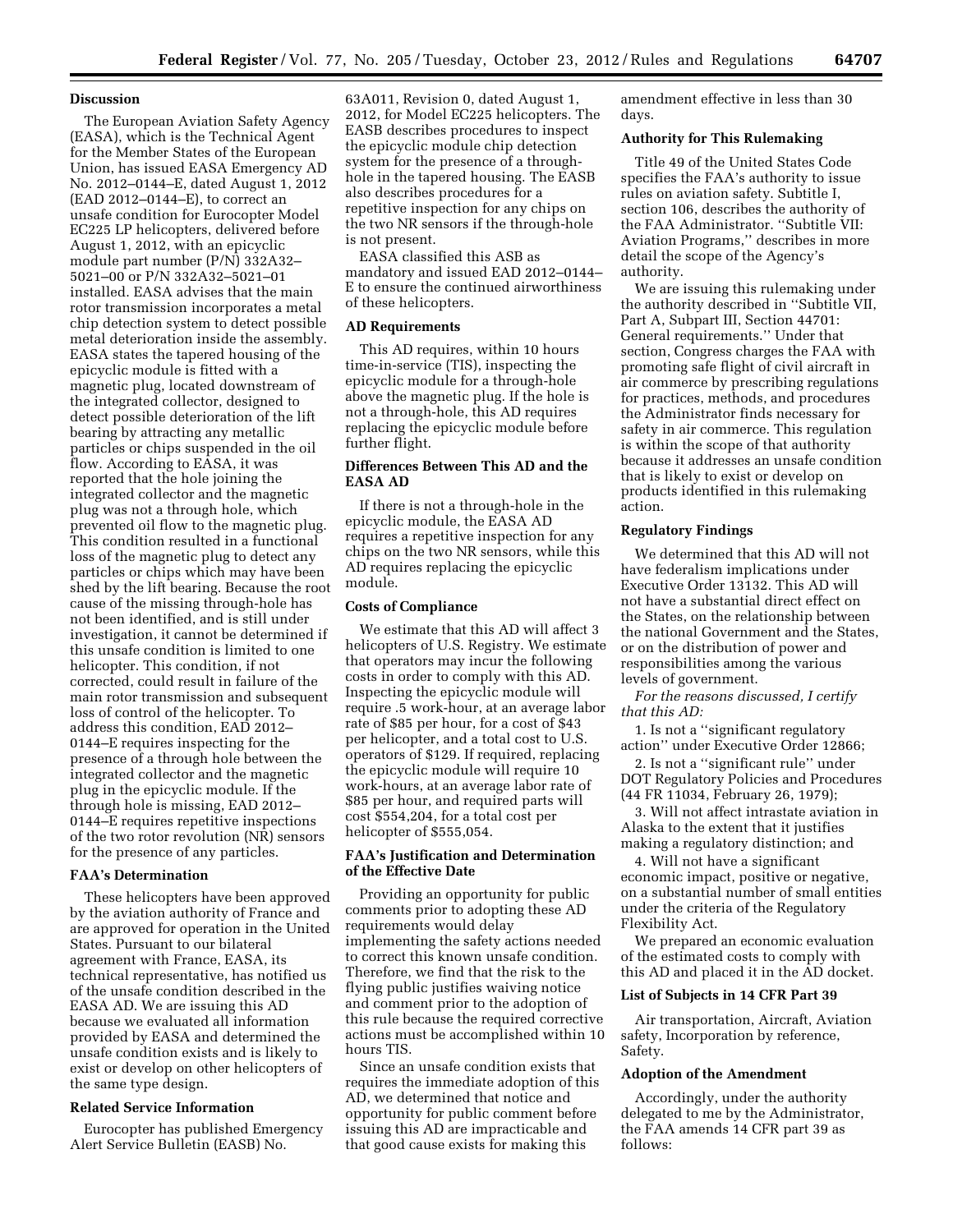# **PART 39—AIRWORTHINESS DIRECTIVES**

■ 1. The authority citation for part 39 continues to read as follows:

**Authority:** 49 U.S.C. 106(g), 40113, 44701.

# **§ 39.13 [Amended]**

■ 2. The FAA amends § 39.13 by adding the following new airworthiness directive (AD):

# **2012–21–09 Eurocopter France:**

Amendment 39–17225; Docket No. FAA–2012–1128; Directorate Identifier 2012–SW–064–AD.

# **(a) Applicability**

This AD applies to Eurocopter France (Eurocopter) Model EC225 LP helicopters, with an epicyclic module, part number (P/N) 332A32–5021–00 or 332A32–5021–01, installed, certificated in any category.

## **(b) Unsafe Condition**

This AD defines the unsafe condition as a missing through-hole, joining the integrated collector to the magnetic plug. This condition could result in failure of the chip-detector system to detect deterioration of the main rotor mast lift bearing, failure of the lift bearing, and subsequent loss of control of the helicopter.

# **(c) Effective Date**

This AD becomes effective November 7, 2012.

# **(d) Compliance.**

You are responsible for performing each action required by this AD within the specified compliance time unless it has already been accomplished prior to that time.

# **(e) Required Actions**

(1) Within 10 hours time-in-service (TIS), inspect the tapered housing of the epicyclic module to determine if there is a throughhole upstream of the magnetic plug.

(i) Remove the magnetic plug and support from the housing.

(ii) Determine if the hole above the magnetic plug is a through-hole as shown in figures 1 and 2 to paragraph (e)(1)(ii) of this AD.



Figure 1 to paragraph  $(e)(1)(ii)$ 



Figure 2 to paragraph  $(e)(1)(ii)$ 

(2) If the hole above the magnetic plug is not a through-hole, before further flight,

replace the epicyclic module with an airworthy epicyclic module.

(3) Do not install an epicyclic module, P/ N 332A32–5021–00 or 332A32–5021–01, on